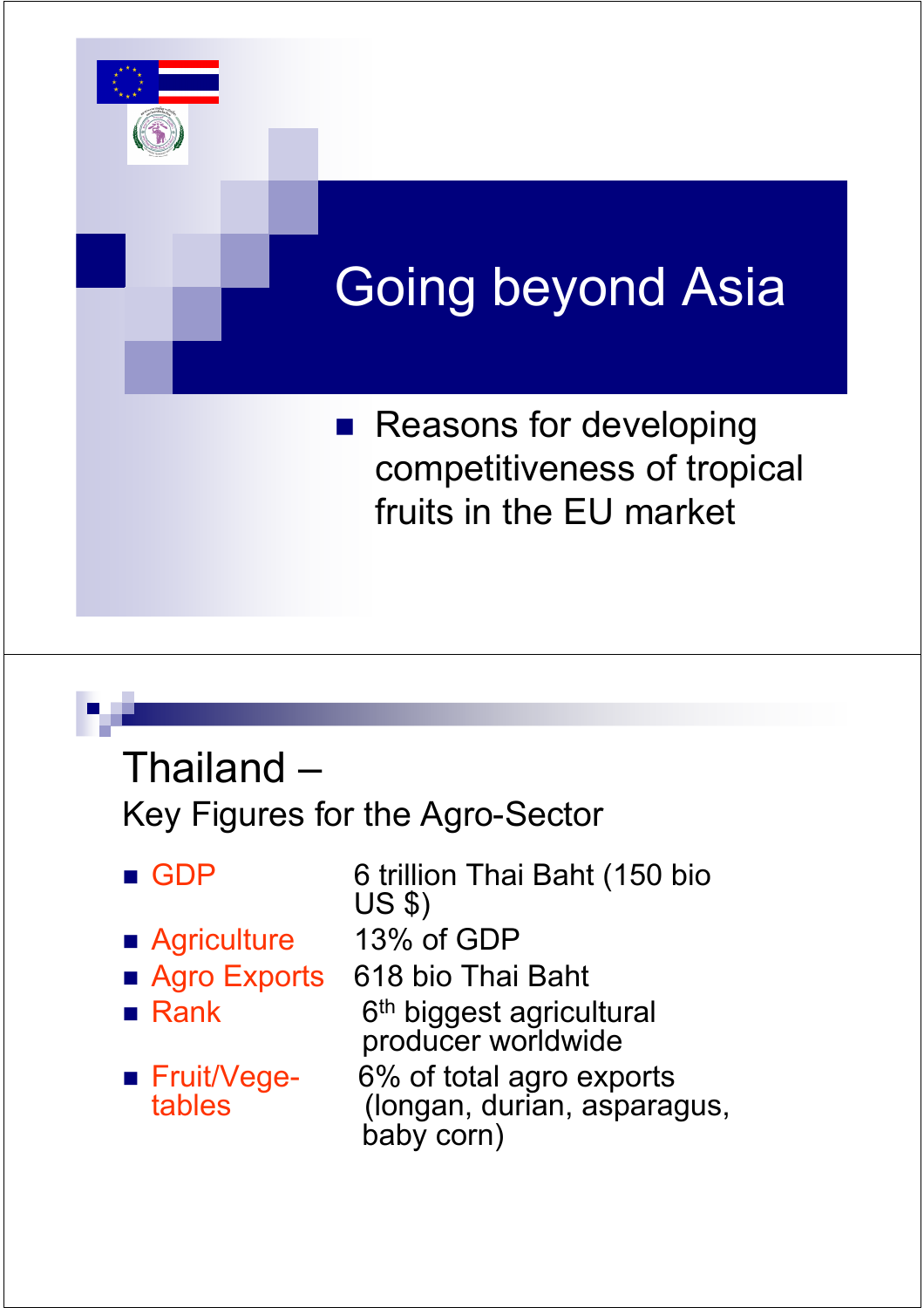## Main Export Markets of Thai Tropical Fruits



### Destination Facts

|                                          | <b>Asia</b>                      |                            | EU        |             |
|------------------------------------------|----------------------------------|----------------------------|-----------|-------------|
| <b>Physical Distance</b><br>(from BKK)   | Shanghai<br><b>Tokyo</b>         | 1,788 miles<br>2,879 miles | London    | 5,934 miles |
| <b>Transport Duration</b><br>(from BKK)  |                                  |                            |           |             |
| $\blacksquare$ Sea freight               | China                            | 3-4 days                   | <b>UK</b> | 28 days     |
| $\blacksquare$ Air freight               | <b>Tokio</b>                     | 6 hours                    | London    | 20 hours    |
| <b>Transportation cost</b><br>(from BKK) |                                  |                            |           |             |
| $\blacksquare$ Air freight (per kg)      | <b>Tokyo</b><br><b>Hong Kong</b> | 70 Bht.<br>40 Bht          | <b>UK</b> | 113 Bht.    |

A U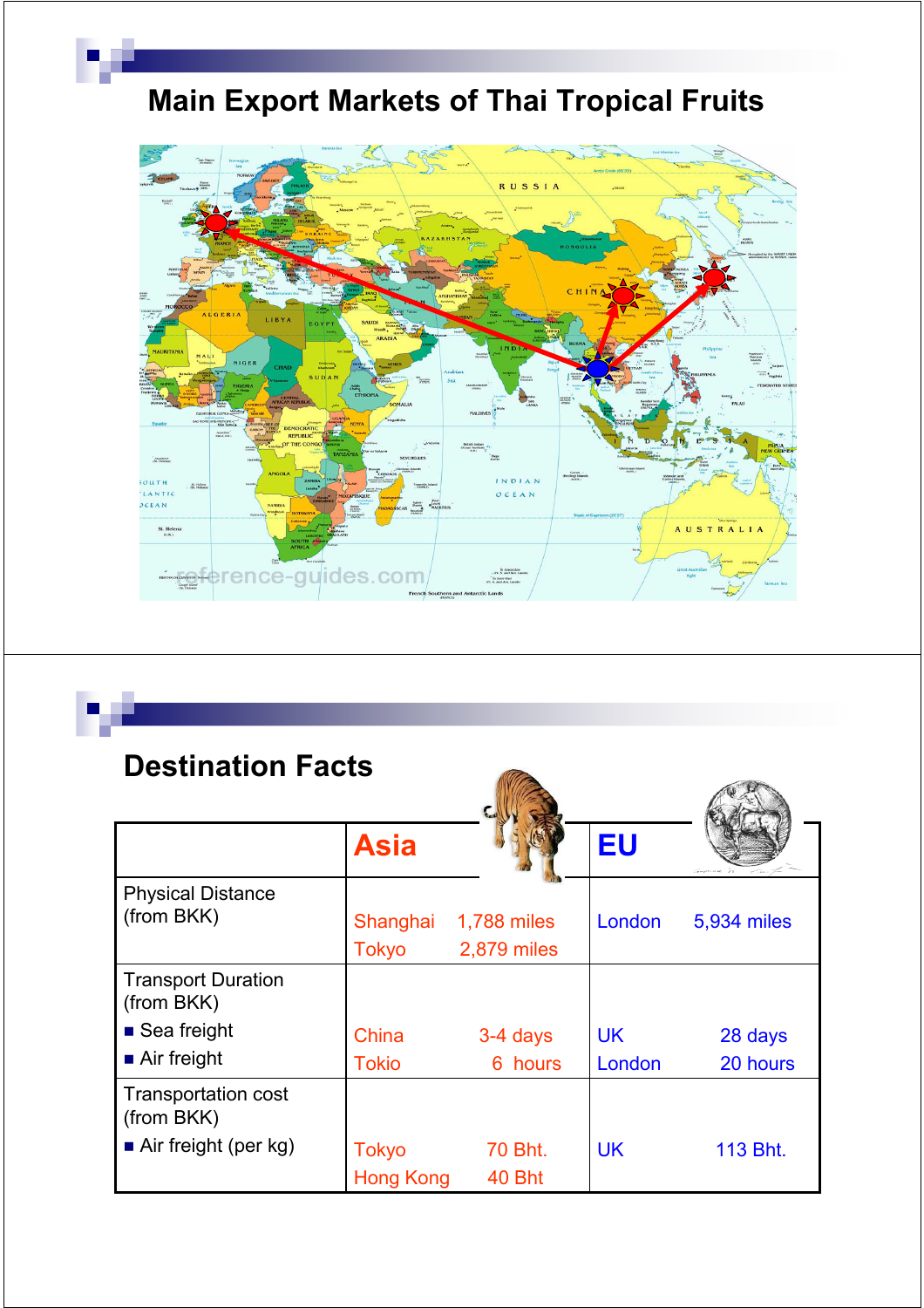| <b>Market Features</b>                                                 |                                                          |                                                      |  |  |  |
|------------------------------------------------------------------------|----------------------------------------------------------|------------------------------------------------------|--|--|--|
|                                                                        | <b>Asia</b>                                              | EU                                                   |  |  |  |
| <b>Size</b>                                                            | 3,879 million Asia<br>population<br>(www.worldatlas.com) | 456.3 million EU<br><b>population</b><br>(CBI, 2005) |  |  |  |
| Market Share of Thai<br><b>Tropical Fruits/Total</b><br>Fruit Imports) | <b>China: 32%</b>                                        | <b>EU: 6%</b>                                        |  |  |  |
| <b>Annual Growth Rate</b><br>(of fresh fruits)<br>imported/in value)   | 13.9% (Worldbank, 2003)                                  | 11% (CBI, 2005)                                      |  |  |  |
| Efforts to cope with<br>regulation                                     | <b>Diverse</b><br>(from low-high)                        | <b>High</b>                                          |  |  |  |

# Expanding regional position or challenging EU markets ?

■ EU – slightly higher prices, high food safety requirements, complicate export proceedings and high risks Is it worth going for it ?

### Quotes from EU-importers/exporters

"The EU in one of the most lucrative market worldwide".

"Tropical fresh fruit are trendy and attractive".

"Many Asian countries are well known by EU consumers, who are curious about their food including fruit, although they no not always know, how to prepare/consume it."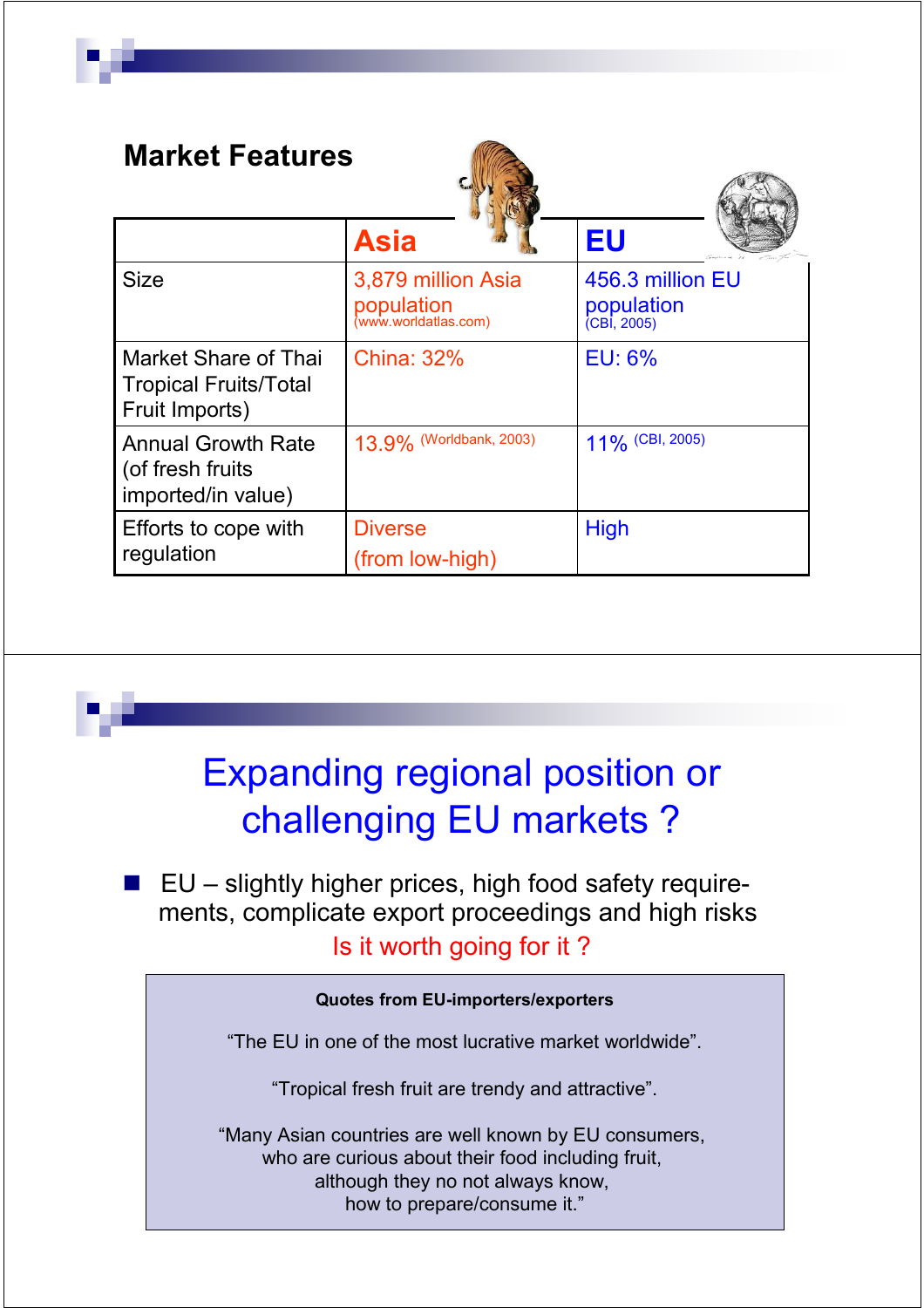### Quotes from EU-importers/exporters

- "There are several ways how to enter to markets in the EU. Asian minorities living in the EU act as a entry gate or "spring board" for tropical fruits to access wider markets (e.g. mangosteen, rambutan, longan)."
- "Once a product is well introduced (e.g. Asian mango varieties), differentiation can take place".
- **n** "The uniqueness of several exotic fruits, creates a potential for exports. But without compliance, produce cannot enter the retail market (pomelo)."
- Don't be afraid of new products, look for strong allies (e.g. food industry for dried products).
- "What matters are extended supply periods. These are be more important then isolated competitiveness aspects.

Export potential for EU markets is there !

# Further arguments for reflection

- 1. EU is the front runner in regulations, which tend to be adapted worldwide in the near future.
- 4. Producers who can fulfill EU requirements will gain competitiveness in the sector, and are able to develop other markets.



- 3. Top suppliers in the global market can influence supply, regulations, meanwhile followers have neither choice nor influence.
- 2. Development of international standards never stops.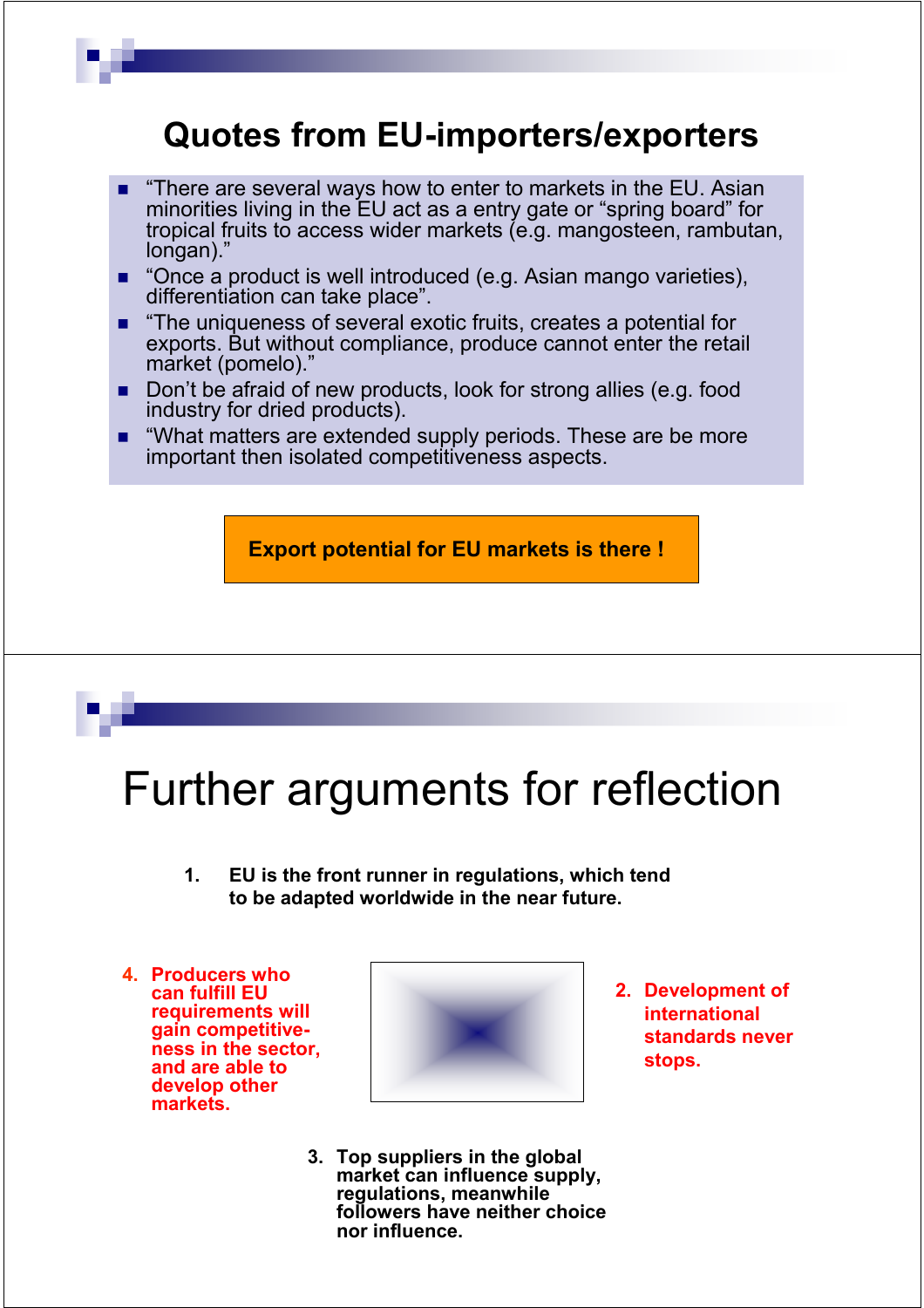## Lessons from the field: The four bottlenecks of Thai tropical fruits

Despite abundance, high diversity and general attractiveness (color, aroma, smell etc.) of Asian tropical fruit supplies, there are a couple of constraints to overcome.

- **Certification** (What's wrong?)
- **Quality Infrastructure/ Logistics** (Why it's difficult?)
- Post Harvest Technology (What is the state of the art?)
- **Enabling Environment** (Any good practice to learn from?)



### Bottleneck 1: Standards, Certification, and Accreditation

- **Thailand does not have a** consistent policy on residue/chemical control.
- **Food certification and** standards assurance are not in line with leading requirements, requested by the private sector in the EU.
- Thai GAP is not accepted by EU traders.
- **Dual standards, which** with the exporters have to deal, are increasing costs and do not contribute to increased competitiveness.
- There are few international certification bodies. The cost is releatively high and not affordable for small farmers.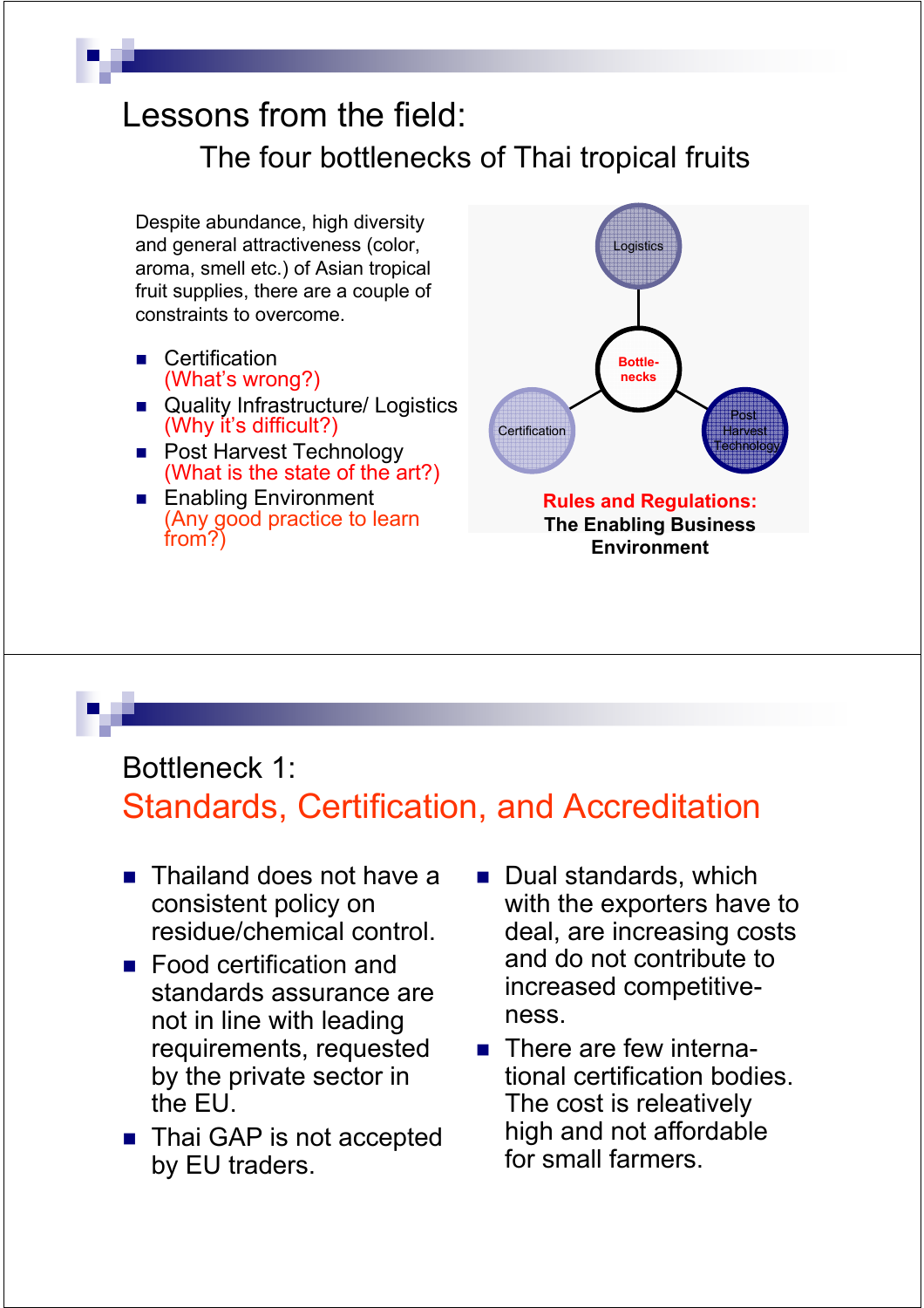

### Bottleneck 3:

## Advanced Post-Harvest Technology

- Farm based cooling systems (hydro cooling, force air cooling, vacuum pre-cooling) are not widespread and only selectively applied.
- Facilities at packing houses (pre wash, waxing, precooling) are limited.
- **Deficient logistics and quality infrastructure (cool chain** refrigerated truck, refrigerated warehouses, cold storage room at the airport) result in shorter shelf life and product quality.
- For commercial introduction of advanced technologies technology transfer is more important than R&D.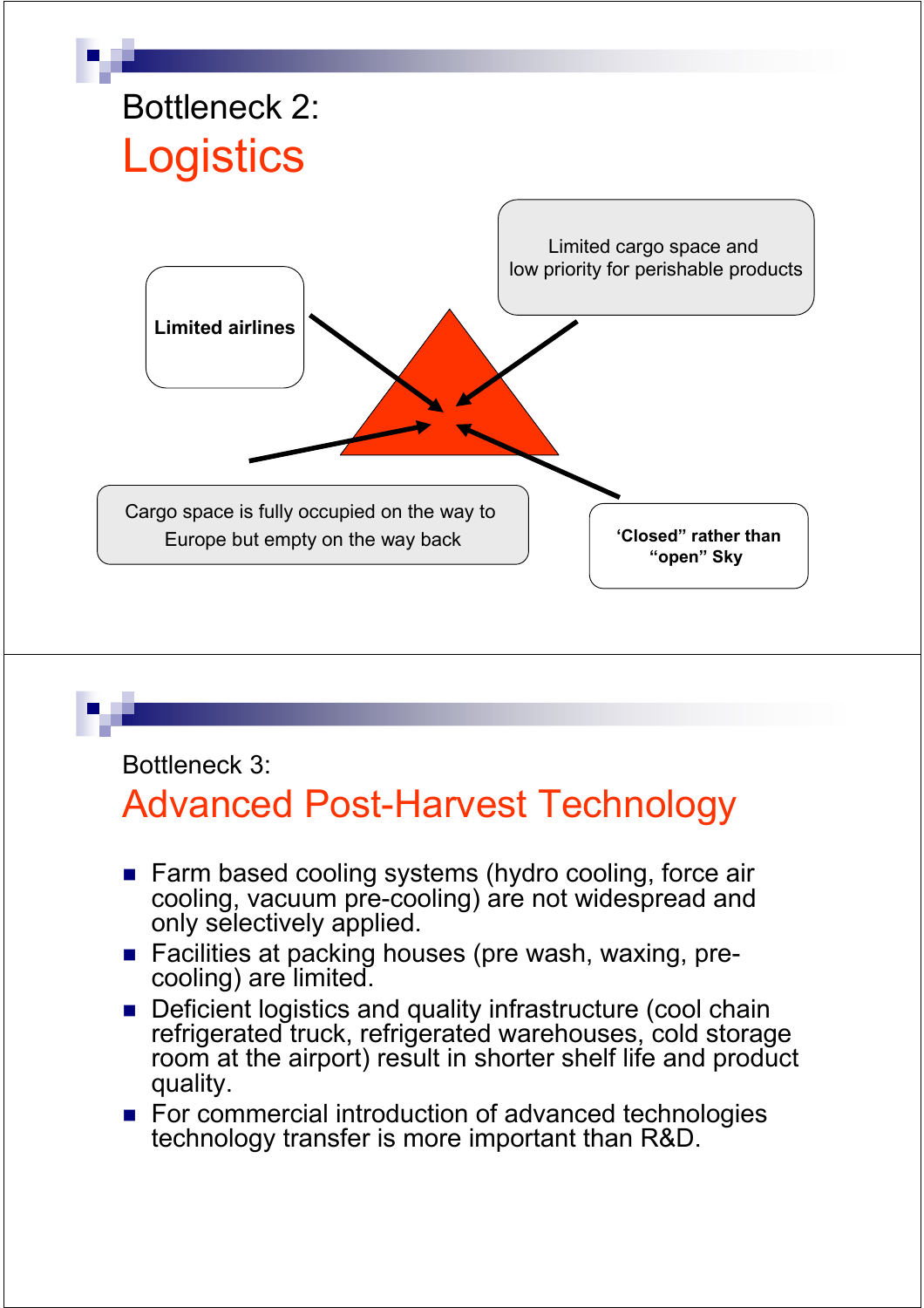### Bottleneck 4:

### Favorable Policies and Regulations: Business Environment for Perishable Goods

- **Exporters and importers highlight the importance of a** favorable business environment for exporting perishable goods.
- They also emphasize the relevance of functional services to comply with regulations and international private sector requirements. They prefer to have a choice of suppliers instead of depending on only one.
- **EXECUTE:** Lessons from best practice countries concerning the business environment of the agro-industry (Peru, Chile) highlight the consistency between national standards and international certifications requirements.

## "Enabling the Export of Thai Exotic Fresh Fruit to EU Markets"



### ■ What is the project all about?

#### "Enabling"

 $\rightarrow$  Chiang Mai University facilitate stakeholder decisions, initiates pilot interventions, communicates with trade partners

#### "Thai Exotic Fresh Fruit"

 $\rightarrow$  focusing on exotic fruits from Thailand which are competitive and have potential for market development

#### "EU markets"

 $\rightarrow$  working on EU markets, where prospects are not yet fully being realized (The Netherlands and England as initial import hubs)

The project's OBJECTIVE is to enhance economic cooperation between Thailand and the EU by promoting the export of Thai Exotic fruits.

The PURPOSE of the project is to establish a breakthrough case by providing Thai exotic fruit exports to EU markets, by means of technical assistance, trade facilitation, and the joint efforts of sub-sector stakeholders.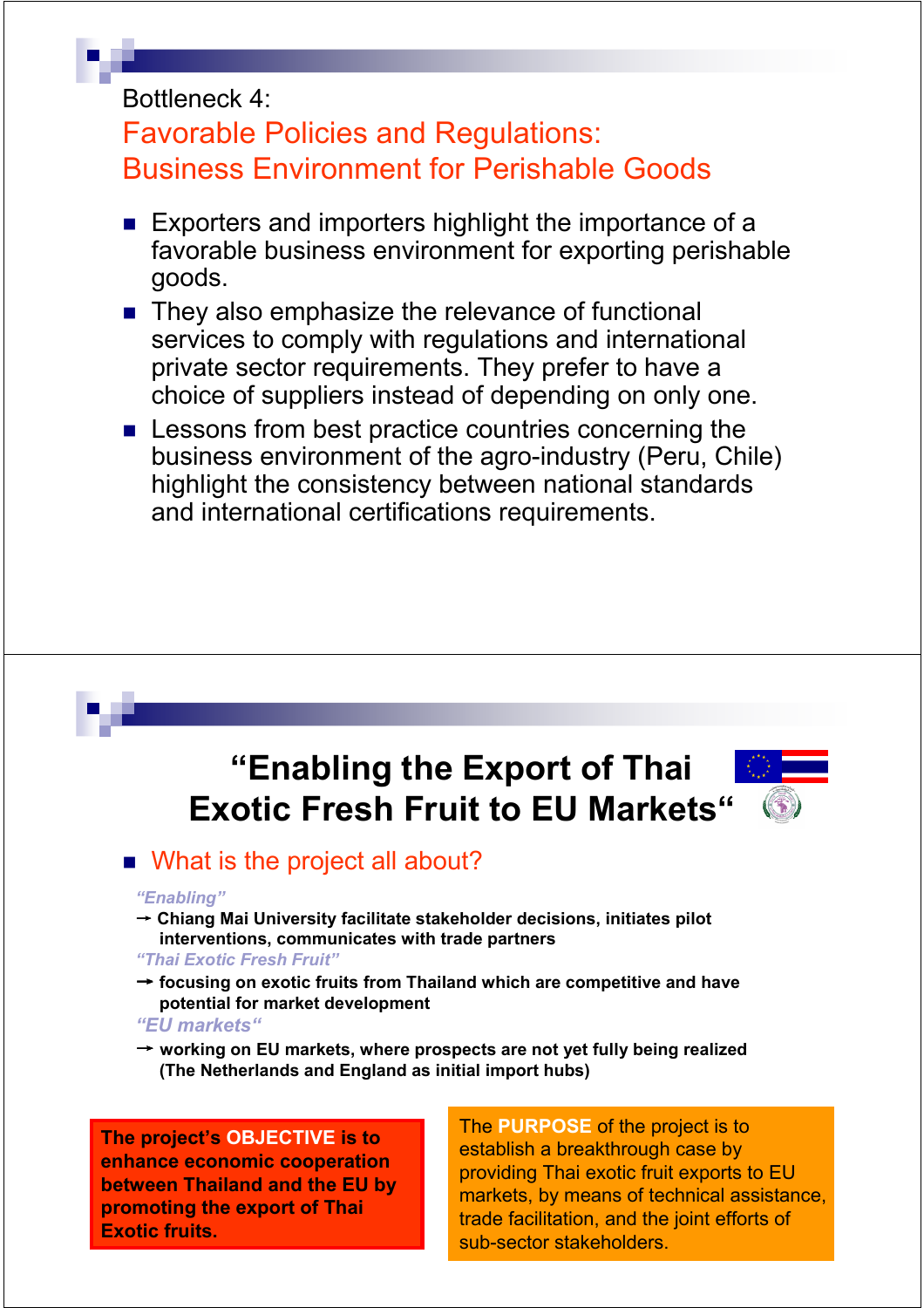



Development of EU markets for Thai fruits will result in continuous access to an alternative market and a compliance with high international standards, resulting in the generation of increased value added compared with fruits produced for local or regional markets.

The establishment of specialized services along the value chain will lead to increased employment on one hand and to enhanced competitiveness of the sub-sectors on the other

Increased cooperation between value chain actors producing for the EU market will allow for more transparent and balanced distribution of value added, and will lead to cost reduction and more efficient organization of farmers and farmer groups

Cultivation techniques as required by EurepGAP are environmentally more sustainable than conventional fruit farming techniques and less harmful to consumers' and growers' health, soil and groundwater.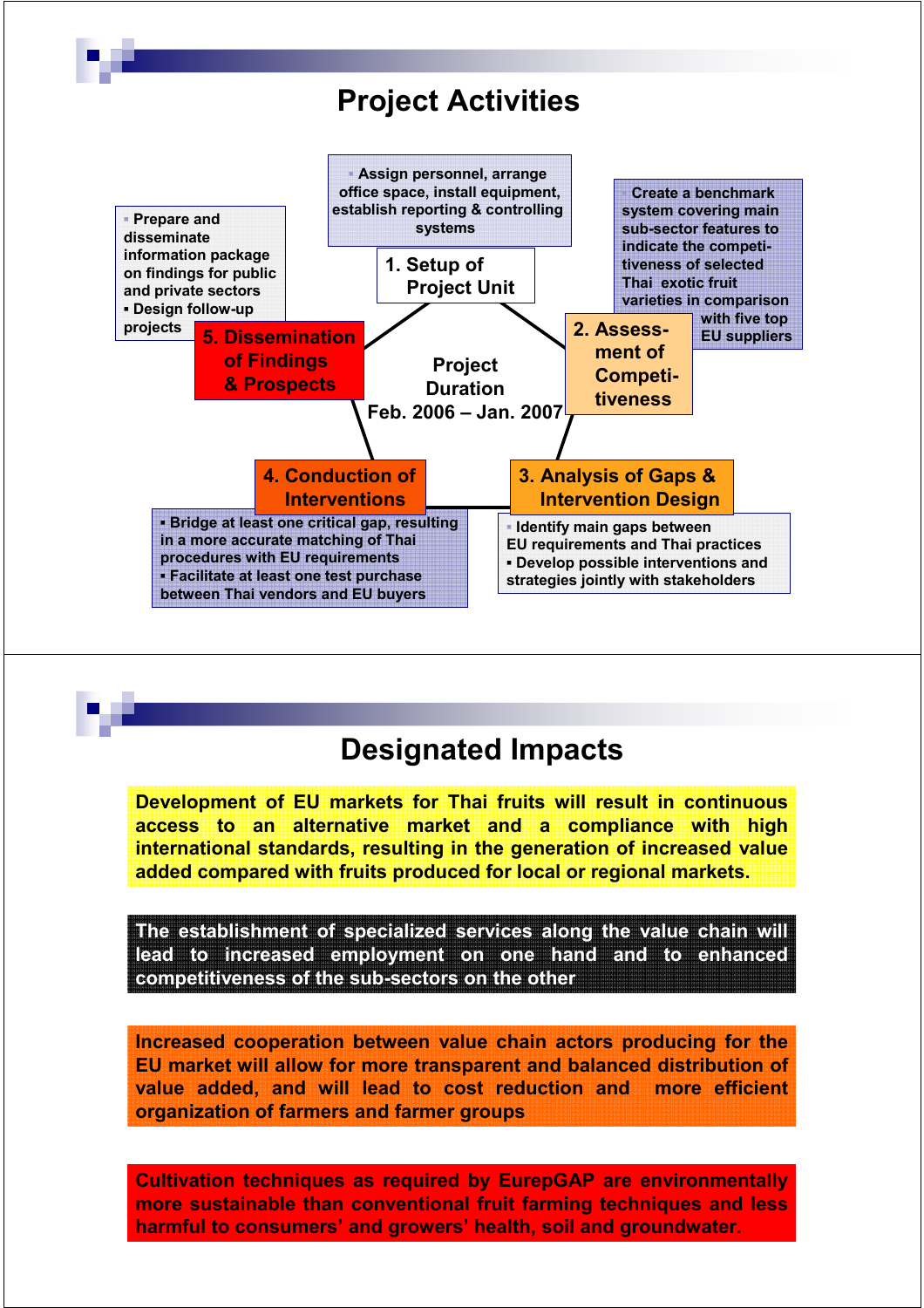

# Possible Interventions

- 1. Involving producers in internationally accepted certifications, and bringing costs downs (short term pilot)
- 2. Fito-sanitary Issues (short- to medium term)
- 3. Communications/Matching with buyers and sellers (continuous)
- 4. Transfer of suitable PHT (medium term)
- 5. Ideas for enabling business environment (exchange with partners, which are specialized on policy advice)